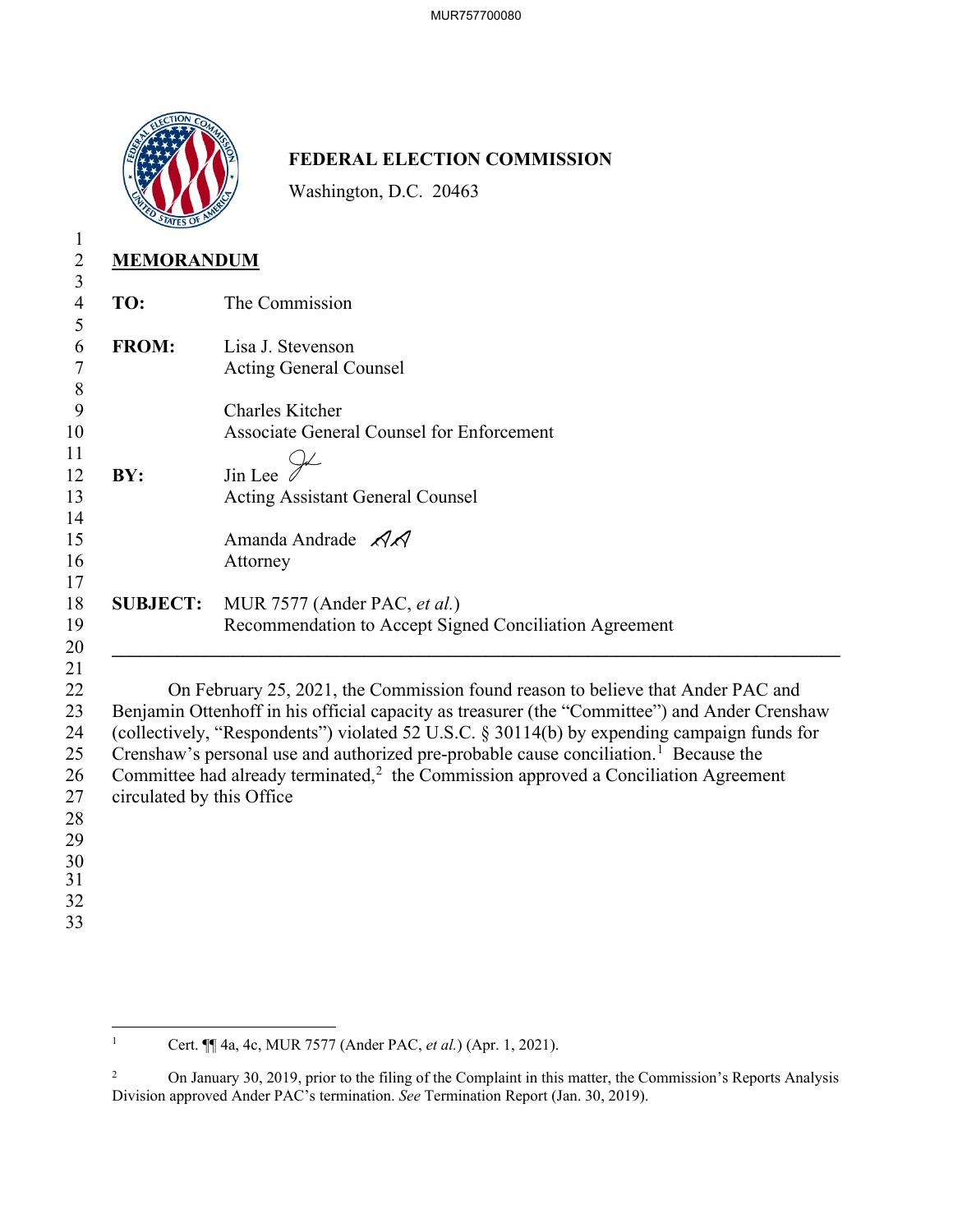MUR 7577 (Ander PAC, *et al.*) Memorandum to the Commission Page 2 of 3